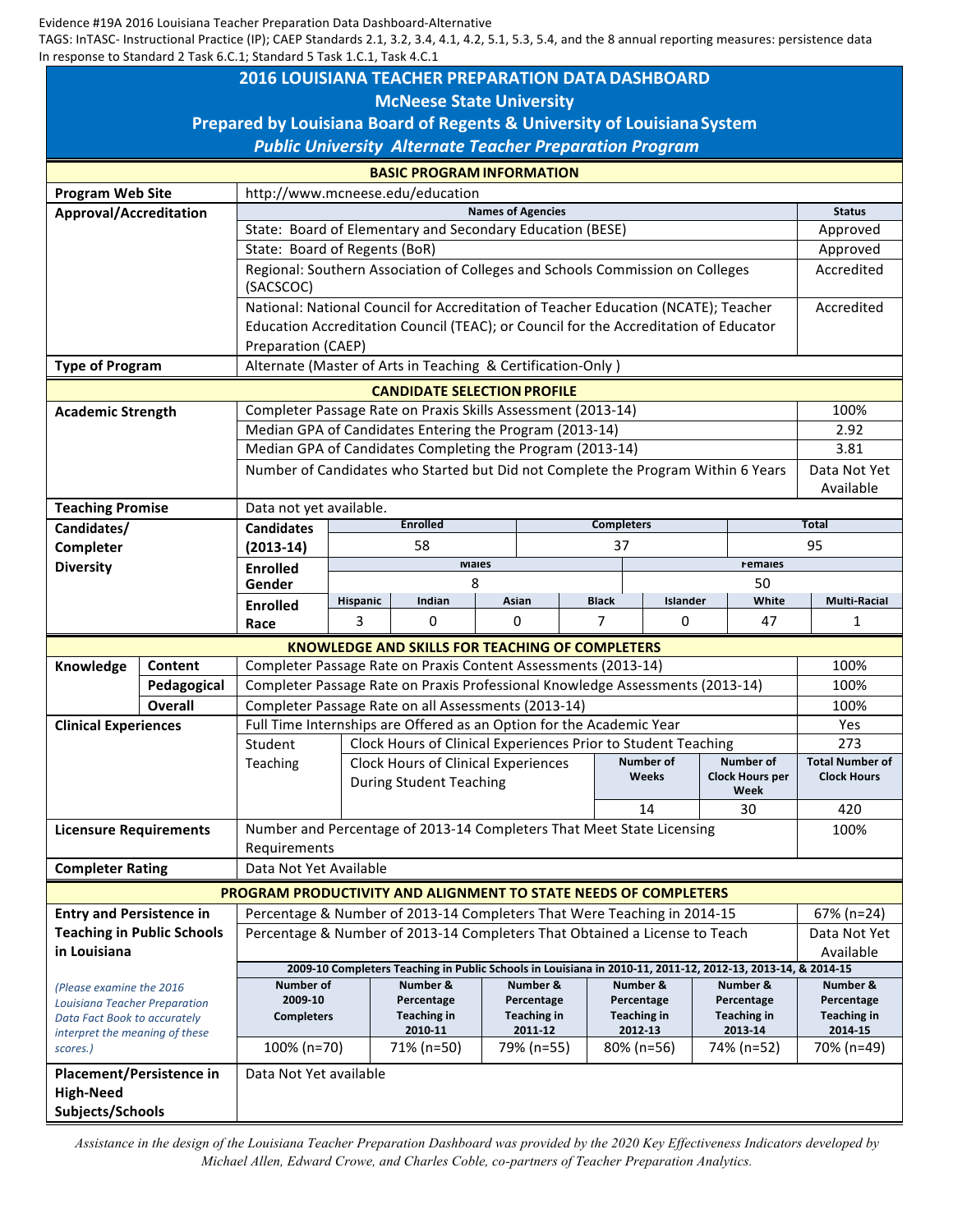Evidence #19A 2016 Louisiana Teacher Preparation Data Dashboard-Alternative

TAGS: InTASC- Instructional Practice (IP); CAEP Standards 2.1, 3.2, 3.4, 4.1, 4.2, 5.1, 5.4, and the 8 annual reporting measures: persistence data In response to Standard 5: Task 1.C.1

| 2016 LOUISIANA TEACHER PREPARATION DATA DASHBOARD (CONT'D)              |                                                                                           |                                                                                                                                                    |                                  |                                                                              |                                |  |  |  |  |  |
|-------------------------------------------------------------------------|-------------------------------------------------------------------------------------------|----------------------------------------------------------------------------------------------------------------------------------------------------|----------------------------------|------------------------------------------------------------------------------|--------------------------------|--|--|--|--|--|
| <b>McNeese State University</b>                                         |                                                                                           |                                                                                                                                                    |                                  |                                                                              |                                |  |  |  |  |  |
| Prepared by Louisiana Board of Regents & University of Louisiana System |                                                                                           |                                                                                                                                                    |                                  |                                                                              |                                |  |  |  |  |  |
| <b>Master of Arts in Teaching Alternate Teacher Preparation Program</b> |                                                                                           |                                                                                                                                                    |                                  |                                                                              |                                |  |  |  |  |  |
|                                                                         |                                                                                           |                                                                                                                                                    |                                  |                                                                              |                                |  |  |  |  |  |
|                                                                         |                                                                                           | PERFORMANCE AS CLASSROOM TEACHERS (NEW TEACHERS WITH LESS THAN TWO YEARS OF TEACHING)<br><b>Compass Student Growth Mean &amp; Number of Scores</b> |                                  |                                                                              |                                |  |  |  |  |  |
| Impact on<br>K-12 Students                                              | Mean Compass Student Growth<br>Score (2012-13, 2013-14, & 2014-                           |                                                                                                                                                    |                                  |                                                                              |                                |  |  |  |  |  |
|                                                                         | 15) and Number of Scores for All                                                          |                                                                                                                                                    |                                  |                                                                              |                                |  |  |  |  |  |
| (Please examine the 2016)                                               | New Teachers with Less than Two                                                           | $3.4$ (n=179)                                                                                                                                      |                                  |                                                                              |                                |  |  |  |  |  |
| <b>Louisiana Teacher Preparation</b>                                    | Years of Teaching                                                                         |                                                                                                                                                    |                                  |                                                                              |                                |  |  |  |  |  |
| Data Fact Book to accurately                                            | Percentage and Number of 2012-                                                            | <b>Compass Teacher Effectiveness Levels for Student Growth Scores</b>                                                                              |                                  |                                                                              |                                |  |  |  |  |  |
| interpret the meaning of these<br>scores.)                              | 13, 2013-14, & 2014-15 Compass                                                            | <b>Ineffective</b>                                                                                                                                 | <b>Effective Emerging</b>        | <b>Effective Proficient</b>                                                  | <b>Highly Effective</b>        |  |  |  |  |  |
|                                                                         | Student Growth Scores for the                                                             |                                                                                                                                                    |                                  |                                                                              |                                |  |  |  |  |  |
|                                                                         | New Teachers by LDOE Teacher                                                              | 3%                                                                                                                                                 | 6%                               | 27%                                                                          | 64%                            |  |  |  |  |  |
|                                                                         | <b>Effectiveness Levels</b>                                                               |                                                                                                                                                    |                                  |                                                                              |                                |  |  |  |  |  |
| <b>Demonstrated Teaching</b>                                            | Mean Compass Professional                                                                 | <b>Compass Professional Practice Mean &amp; Number of Scores</b>                                                                                   |                                  |                                                                              |                                |  |  |  |  |  |
| <b>Skill</b>                                                            | Practice Score (2012-13, 2013-14,                                                         |                                                                                                                                                    |                                  |                                                                              |                                |  |  |  |  |  |
|                                                                         | & 2014-15) and Number of Scores                                                           |                                                                                                                                                    |                                  | $3.3(n=179)$                                                                 |                                |  |  |  |  |  |
| (Please examine the 2016)                                               | for All New Teachers with Less                                                            |                                                                                                                                                    |                                  |                                                                              |                                |  |  |  |  |  |
| <b>Louisiana Teacher Preparation</b><br>Data Fact Book to accurately    | than Two Years of Teaching                                                                |                                                                                                                                                    |                                  |                                                                              |                                |  |  |  |  |  |
| interpret the meaning of these                                          | Percentage and Number of 2012-                                                            |                                                                                                                                                    |                                  | <b>Compass Teacher Effectiveness Levels for Professional Practice Scores</b> |                                |  |  |  |  |  |
| scores.)                                                                | 13, 2013-14, & 2014-15 Compass                                                            | Ineffective                                                                                                                                        | <b>Effective Emerging</b>        | <b>Effective Proficient</b>                                                  | <b>Highly Effective</b>        |  |  |  |  |  |
|                                                                         | Professional Practice Scores for                                                          | 0%                                                                                                                                                 | 7%                               | 51%                                                                          | 42%                            |  |  |  |  |  |
|                                                                         | the New Teachers by LDOE                                                                  |                                                                                                                                                    |                                  |                                                                              |                                |  |  |  |  |  |
|                                                                         | <b>Teacher Effectiveness Levels</b>                                                       |                                                                                                                                                    |                                  |                                                                              |                                |  |  |  |  |  |
| <b>Overall Impact and</b>                                               | <b>Mean Compass Final Evaluation</b>                                                      |                                                                                                                                                    |                                  | <b>Compass Final Evaluation Mean &amp; Number of Scores</b>                  |                                |  |  |  |  |  |
| <b>Demonstrated Teaching</b>                                            | Score (2012-13, 2013-14, & 2014-                                                          |                                                                                                                                                    |                                  |                                                                              |                                |  |  |  |  |  |
| <b>Skill</b>                                                            | 15) and Number of Scores for                                                              |                                                                                                                                                    |                                  | $3.4 (n=179)$                                                                |                                |  |  |  |  |  |
| (Please examine the 2016)                                               | New Teachers with Less than Two                                                           |                                                                                                                                                    |                                  |                                                                              |                                |  |  |  |  |  |
| Louisiana Teacher Preparation                                           | Years of Teaching                                                                         |                                                                                                                                                    |                                  | <b>Compass Teacher Effectiveness Levels for Final Evaluation Scores</b>      |                                |  |  |  |  |  |
| Data Fact Book to accurately                                            | Percentage and Number of 2012-<br>13, 2013-14, & 2014-15 Compass                          | Ineffective                                                                                                                                        | <b>Effective Emerging</b>        | <b>Effective Proficient</b>                                                  | <b>Highly Effective</b>        |  |  |  |  |  |
| interpret the meaning of these                                          | Final Evaluation Scores for the                                                           | 3%                                                                                                                                                 | 3%                               | 49%                                                                          | 45%                            |  |  |  |  |  |
| scores.)                                                                | New Teachers by LDOE Teacher                                                              |                                                                                                                                                    |                                  |                                                                              |                                |  |  |  |  |  |
|                                                                         | <b>Effectiveness Levels</b>                                                               |                                                                                                                                                    |                                  |                                                                              |                                |  |  |  |  |  |
| <b>State Value Added Scores</b>                                         | <b>Content Areas</b>                                                                      | Mean, Number of Scores, & Effectiveness Levels for Value-Added Scores of                                                                           |                                  |                                                                              |                                |  |  |  |  |  |
| for Growth in Student                                                   |                                                                                           |                                                                                                                                                    |                                  | Twenty-five or More New Teachers with Less Than Two Years of Teaching who    |                                |  |  |  |  |  |
| <b>Learning for New Teachers</b>                                        |                                                                                           |                                                                                                                                                    |                                  | Taught During 2014-15 (3-to 5-Year Averages)                                 |                                |  |  |  |  |  |
| in Grades 4-8 with Less                                                 | <b>Mathematics</b><br>(Note: A Mean score could not be                                    | $N/A$ (n=34)                                                                                                                                       |                                  |                                                                              |                                |  |  |  |  |  |
| than Two Years of                                                       | determined this year to calculate 3- to 5-                                                |                                                                                                                                                    |                                  |                                                                              |                                |  |  |  |  |  |
| <b>Teaching by Content Areas</b>                                        | year averages due to differences in cut-off                                               | Ineffective                                                                                                                                        | <b>Effective Emerging</b>        | <b>Effective Proficient</b>                                                  | <b>Highly Effective</b>        |  |  |  |  |  |
| (Twenty-five or More New                                                | scores for new assessments. Percentages<br>of individual scores within effectiveness      | 12%                                                                                                                                                | 53%                              | 21%                                                                          | 15%                            |  |  |  |  |  |
| <b>Teachers)</b>                                                        | levels could be determined.)                                                              |                                                                                                                                                    |                                  |                                                                              |                                |  |  |  |  |  |
|                                                                         | <b>Science</b>                                                                            |                                                                                                                                                    |                                  |                                                                              |                                |  |  |  |  |  |
| (Please examine the 2016<br>Louisiana Teacher Preparation               |                                                                                           | $-2.8$ (n=29)                                                                                                                                      |                                  |                                                                              |                                |  |  |  |  |  |
| Data Fact Book to accurately                                            |                                                                                           |                                                                                                                                                    |                                  |                                                                              |                                |  |  |  |  |  |
| interpret the meaning of these                                          |                                                                                           | Ineffective<br>14%                                                                                                                                 | <b>Effective Emerging</b><br>59% | <b>Effective Proficient</b><br>14%                                           | <b>Highly Effective</b><br>14% |  |  |  |  |  |
| scores.)                                                                | <b>Social Studies</b>                                                                     |                                                                                                                                                    |                                  |                                                                              |                                |  |  |  |  |  |
|                                                                         |                                                                                           | $N/A$ (n= $N/A$ )                                                                                                                                  |                                  |                                                                              |                                |  |  |  |  |  |
|                                                                         |                                                                                           |                                                                                                                                                    |                                  |                                                                              |                                |  |  |  |  |  |
|                                                                         |                                                                                           | Ineffective                                                                                                                                        | <b>Effective Emerging</b>        | <b>Effective Proficient</b>                                                  | <b>Highly Effective</b>        |  |  |  |  |  |
|                                                                         |                                                                                           | $N/A\%$                                                                                                                                            | $N/A\%$                          | $N/A\%$                                                                      | $N/A\%$                        |  |  |  |  |  |
|                                                                         | <b>English/Language Arts/Reading</b>                                                      | $N/A$ (n=28)                                                                                                                                       |                                  |                                                                              |                                |  |  |  |  |  |
|                                                                         | (Note: A Mean score could not be                                                          |                                                                                                                                                    |                                  |                                                                              |                                |  |  |  |  |  |
|                                                                         | determined this year to calculate 3- to 5-<br>year averages due to differences in cut-off |                                                                                                                                                    |                                  |                                                                              |                                |  |  |  |  |  |
|                                                                         | scores for new assessments. Percentages                                                   | Ineffective                                                                                                                                        | <b>Effective Emerging</b>        | <b>Effective Proficient</b>                                                  | <b>Highly Effective</b>        |  |  |  |  |  |
|                                                                         | of individual scores within effectiveness                                                 | 21%                                                                                                                                                | 43%                              | 25%                                                                          | 11%                            |  |  |  |  |  |
|                                                                         | levels could be determined.)                                                              |                                                                                                                                                    |                                  |                                                                              |                                |  |  |  |  |  |